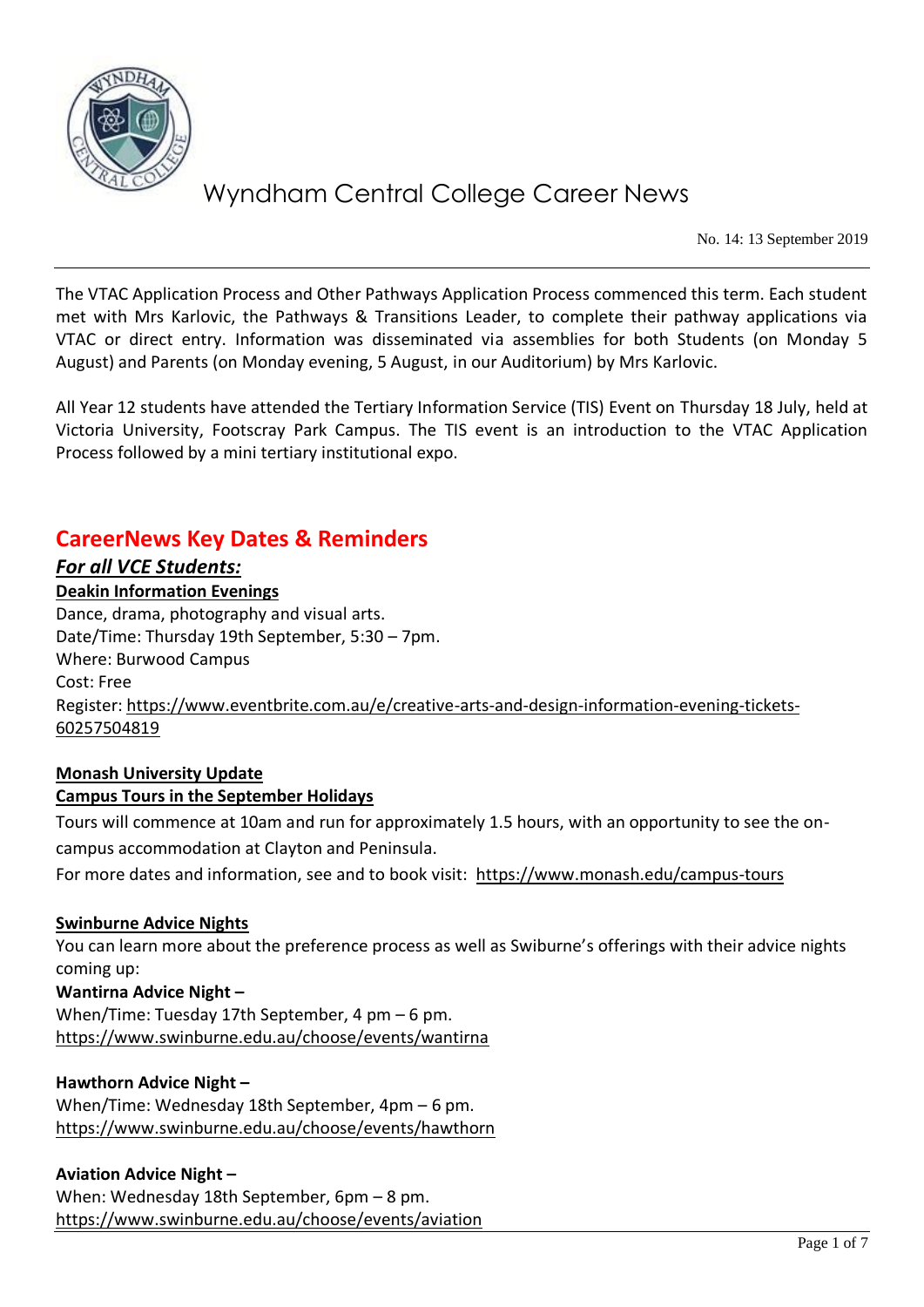

No. 14: 13 September 2019

**Important VTAC Deadlines – for 2020 Course Applications** Applications: **Close – Monday 30th September at 5pm.**

SEAS Applications **Close – October 11th at 5pm.**

Scholarship Applications **Close – October 11th at 5pm.**

Change of Preferences Close – 14th December at 4pm for December 2019 offer. Close – 20 December 2019 at 4pm for 2020 offers.

## **News & Updates**

#### **VTAC Reminder**

Just a reminder to be aware of the VTAC closing deadlines drawing near for your course, SEAS, and scholarship applications.

Remember: All students applying for courses via VTAC are encouraged to apply for SEAS category 1: Personal Information. This will enable your chosen university to determine if your school is underrepresented and if you are considered to be within the rural or isolated categories. If you are choosing to complete further SEAS categories and/or scholarship applications, you will be required to provide documentation.

To review deadlines and documentation requirements please visit the VTAC website: <http://www.vtac.edu.au/>

### **RMIT Update**

#### **Fashion Courses**

RMIT have updated their suit of fashion courses to provide students with greater choice, flexibility and personalised pathways into the fashion industry. The changes enable students to exit their undergraduate courses after 3 years or continue on and complete an Honours year:

[\(https://www.rmit.edu.au/study-with-us/levels-of-study/undergraduate-study/honours-degrees/bachelor-](https://www.rmit.edu.au/study-with-us/levels-of-study/undergraduate-study/honours-degrees/bachelor-of-fashion-design-honours-bh127)

[of-fashion-design-honours-bh127\)](https://www.rmit.edu.au/study-with-us/levels-of-study/undergraduate-study/honours-degrees/bachelor-of-fashion-design-honours-bh127)

however this is no longer compulsory.

The three RMIT Fashion undergraduate degrees on offer are:

• Bachelor of Fashion (Design)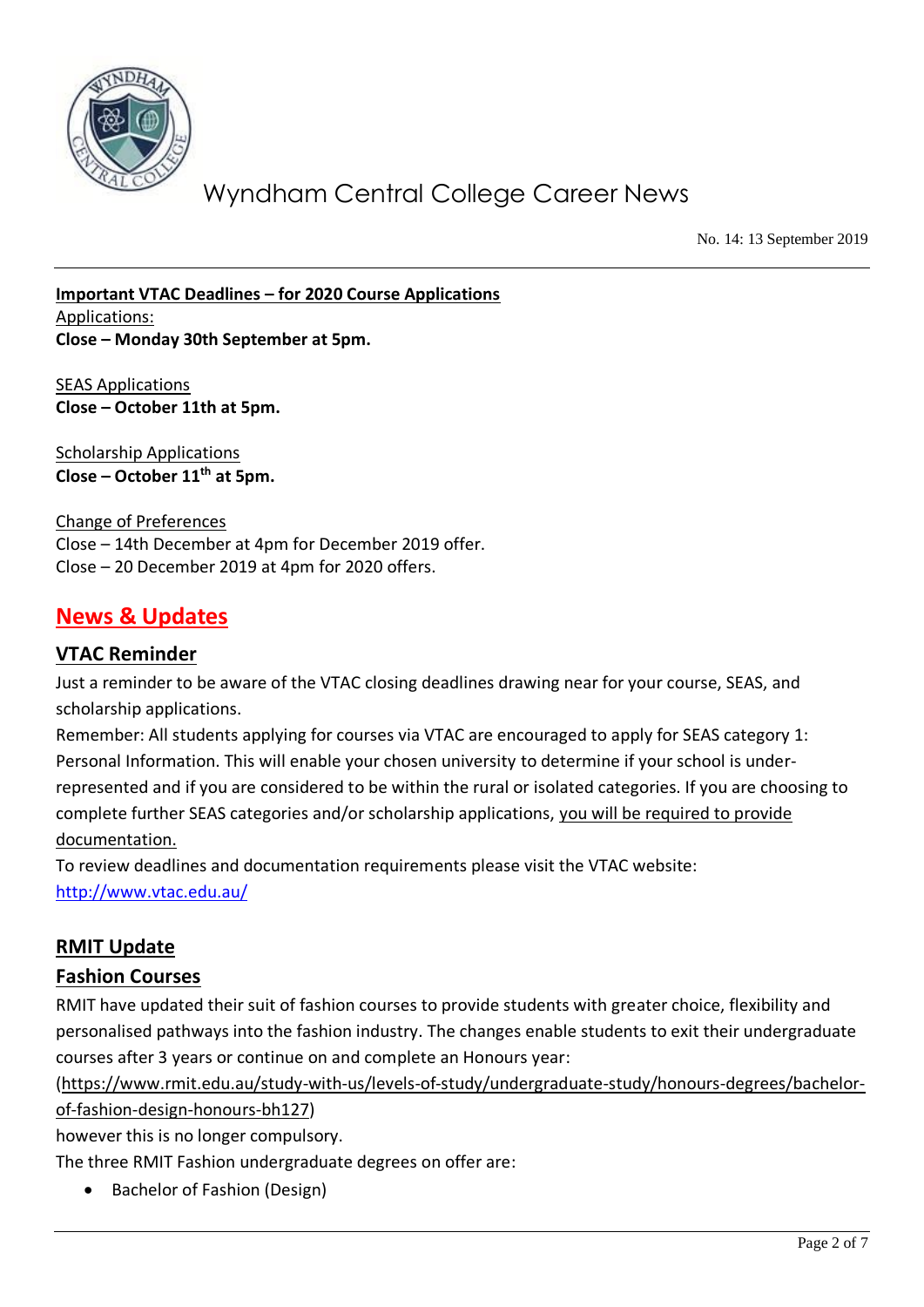

No. 14: 13 September 2019

[https://www.rmit.edu.au/study-with-us/levels-of-study/undergraduate-study/bachelor](https://www.rmit.edu.au/study-with-us/levels-of-study/undergraduate-study/bachelor-degrees/bachelor-of-fashion-design-bp328)[degrees/bachelor-of-fashion-design-bp328](https://www.rmit.edu.au/study-with-us/levels-of-study/undergraduate-study/bachelor-degrees/bachelor-of-fashion-design-bp328)

- Bachelor of Fashion (Enterprise) [https://www.rmit.edu.au/study-with-us/levels-of-study/undergraduate-study/bachelor](https://www.rmit.edu.au/study-with-us/levels-of-study/undergraduate-study/bachelor-degrees/bachelor-of-fashion-enterprise-bp327)[degrees/bachelor-of-fashion-enterprise-bp327](https://www.rmit.edu.au/study-with-us/levels-of-study/undergraduate-study/bachelor-degrees/bachelor-of-fashion-enterprise-bp327)
- Bachelor of Fashion (Sustainable Innovation) [https://www.rmit.edu.au/study-with-us/levels-of-study/undergraduate](https://www.rmit.edu.au/study-with-us/levels-of-study/undergraduate-study/bachelor-degrees/bachelor-of-fashion-and-textiles-sustainable-innovation-bp326)[study/bachelor-degrees/bachelor-of-fashion-and-textiles-sustainable-innovation](https://www.rmit.edu.au/study-with-us/levels-of-study/undergraduate-study/bachelor-degrees/bachelor-of-fashion-and-textiles-sustainable-innovation-bp326)[bp326](https://www.rmit.edu.au/study-with-us/levels-of-study/undergraduate-study/bachelor-degrees/bachelor-of-fashion-and-textiles-sustainable-innovation-bp326)

### **University of Melbourne Update**

### **Meet Melbourne Sessions**

There are two remaining 'Meet Melbourne sessions coming up at the following locations *Warragul -* Tuesday 24th September Mercure Hotel Warragul, 22 Mason Street. Time: One-on-One consultations between 10.00am - 5.00pm. *Mildura –* When: Wednesday 25th September Where: Mildura Hotel, Mildura 120 Eighth Street.

#### **Hands-on Engineering Workshops**

Time: One-on-One consultations between 10.00am - 5.00pm.

UOM are running hands-on, interactive, engaging and fun workshops for Year 10 students interested in maths, science and technology. As these workshops are utilising lab spaces, places are therefore limited. So schools are invited to nominate a maximum of two students from their Year 10 cohort to attend one of the following days:

- Tuesday 1 October 2019 (Register here: [https://melbourneuni.au1.qualtrics.com/jfe/form/SV\\_eVYCNbWqUvTqdAF\)](https://melbourneuni.au1.qualtrics.com/jfe/form/SV_eVYCNbWqUvTqdAF)
- Thursday 3 October 2019 (Register here: [https://melbourneuni.au1.qualtrics.com/jfe/form/SV\\_bHmfdPeRmtrXKIZ\)](https://melbourneuni.au1.qualtrics.com/jfe/form/SV_bHmfdPeRmtrXKIZ)

The time and location for both days are: Time: 9:45am – 3.30pm (approximately) Where: Parkville Campus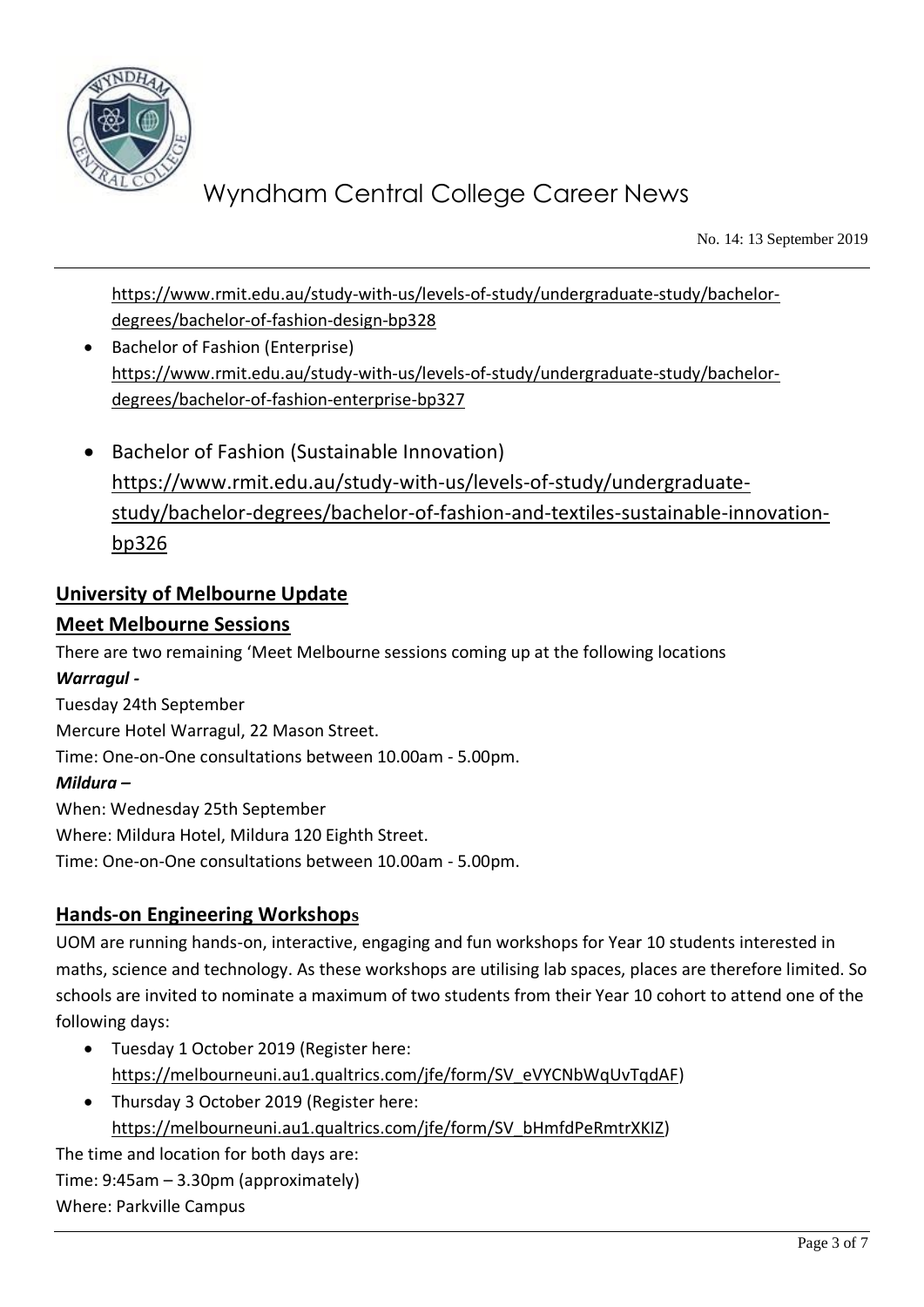

No. 14: 13 September 2019

Any enquiries can be directed to:

Natalie Pocervina via email: schoolsengagement-engit@ unimelb.edu.au

### **UOM - Faculty of Fine Arts and Music Audition Workshops**

University of Melbourne's FFAM offers a range of workshops to help applicants prepare for auditions and interviews. Workshops for Jazz and Improvisation, and Music Theatre are fully booked but there are still places for sessions on:

- Theatre (Contemporary text)
- Theatre (Shakespeare monologue)
- Theatre (Devised performance)

Make sure you make contact with UOM if you are interested in participating in one of these sessions.

### **Girls in Science – Save the Date**

The University of Melbourne invites female students in years 9, 10, 11 and 12 to attend the 'Girls in Science Forum'.

The forum includes presentations from women who are in the early stages of their scientific careers and are chosen for their outstanding achievements in their chosen fields, as well as past fellows who are now biologists, chemists, botanists, zoologists, clinicians, astronomers and physicists.

This is a free event and connects young girls with a passion for science.

The details:

When: Tuesday 12 November 2019

Time: 9.30am – 3.00pm

Where: The University of Melbourne

Cost: Free (including lunch)

You can pre-register here: [https://science.unimelb.edu.au/events/details/\\_recache?event=13460](https://science.unimelb.edu.au/events/details/_recache?event=13460)  For more info email: [emily.badge@unimelb.edu.au](mailto:emily.badge@unimelb.edu.au)

### **Remaining Open Days**

#### **Box Hill Institute of Tafe – Lilydale Campus**

When: Sunday 15<sup>th</sup> September Time: 10am – 3pm

Contact: 1300 269 445

#### **Chisholm Institute of Tafe – Dandenong Campus**

When: Monday 16<sup>th</sup> December Time: 5pm – 7pm Contact: 1300 244 746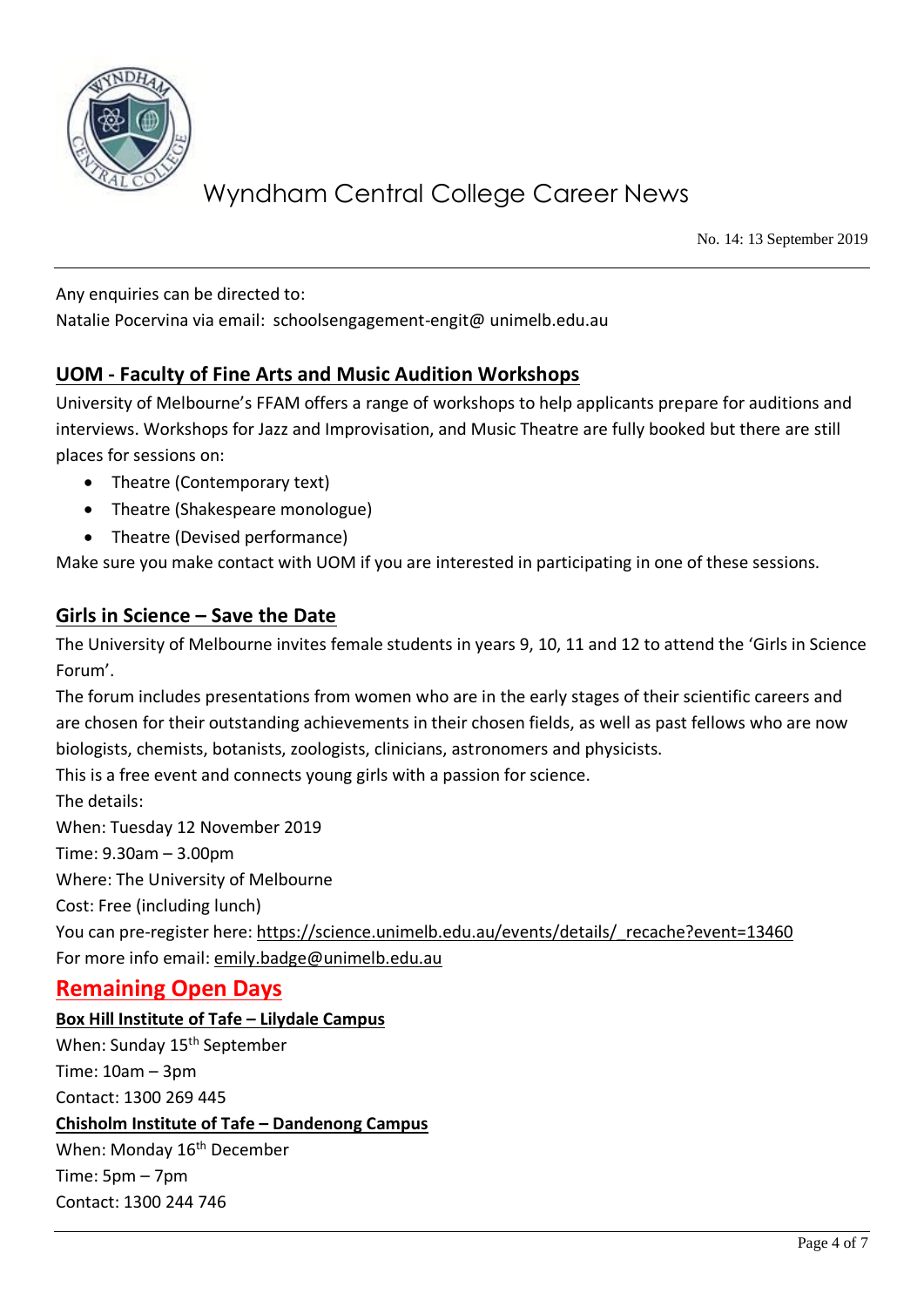

No. 14: 13 September 2019

### **University of Melbourne**  When/Time: Dookie – Sunday 22<sup>nd</sup> September (10am – 4pm) To register: [https://study.unimelb.edu.au/connect-with-us/events-for-future-students/all-events](https://study.unimelb.edu.au/connect-with-us/events-for-future-students/all-events-listing/dookie-day-2019?referrer=301_redirect)[listing/dookie-day-2019?referrer=301\\_redirect](https://study.unimelb.edu.au/connect-with-us/events-for-future-students/all-events-listing/dookie-day-2019?referrer=301_redirect) Werribee – Sunday 20<sup>th</sup> October (10am – 4pm) Contact: 1800 801 662 To register: [https://study.unimelb.edu.au/connect-with-us/events-for-future-students/all-events-listing/werribee](https://study.unimelb.edu.au/connect-with-us/events-for-future-students/all-events-listing/werribee-open-day-2019?referrer=301_redirect)[open-day-2019?referrer=301\\_redirect](https://study.unimelb.edu.au/connect-with-us/events-for-future-students/all-events-listing/werribee-open-day-2019?referrer=301_redirect)

## **Career Focus: Plumbing**

Plumbers lay out, install, test and maintain pipes, fixtures, metal roofing, fittings, gas meters and regulators.

Plumbers:

- prepare and/or study plans and specifications to determine the layout of plumbing systems and materials needed
- find and mark positions for connections, measure pipes and mark cutting or bending lines, then cut holes through walls and floors to accommodate pipes
- cut, thread and bend pipes, assemble and install piping, valves and fittings, and join pipe sections and secure pipes
- test lines as required by local plumbing regulations
- install equipment such as boilers, chillers, pumps, heating and cooling systems, gas appliances, water tanks, water heaters and solar water heating systems, and fixtures such as toilets, wash basins and industrial processing units
- weld and braise pipework (steel, copper, plastic and stainless steel)
- system testing and commissioning
- maintain and repair plumbing systems.

The plumbing industry is dominated by small firms and self-employed tradespeople. Plumbers may also work for federal or state and territory government departments concerned with public works. Plumbers can be involved in everything from domestic maintenance to high-rise construction.

With further training and experience, plumbers can enter into other technical areas and become sales representatives. Some transition into; building supervisors, building and construction managers, plumbing inspectors, hydraulics consultants, technical teachers, estimators, building contract administrators or purchasing officers, or start their own business.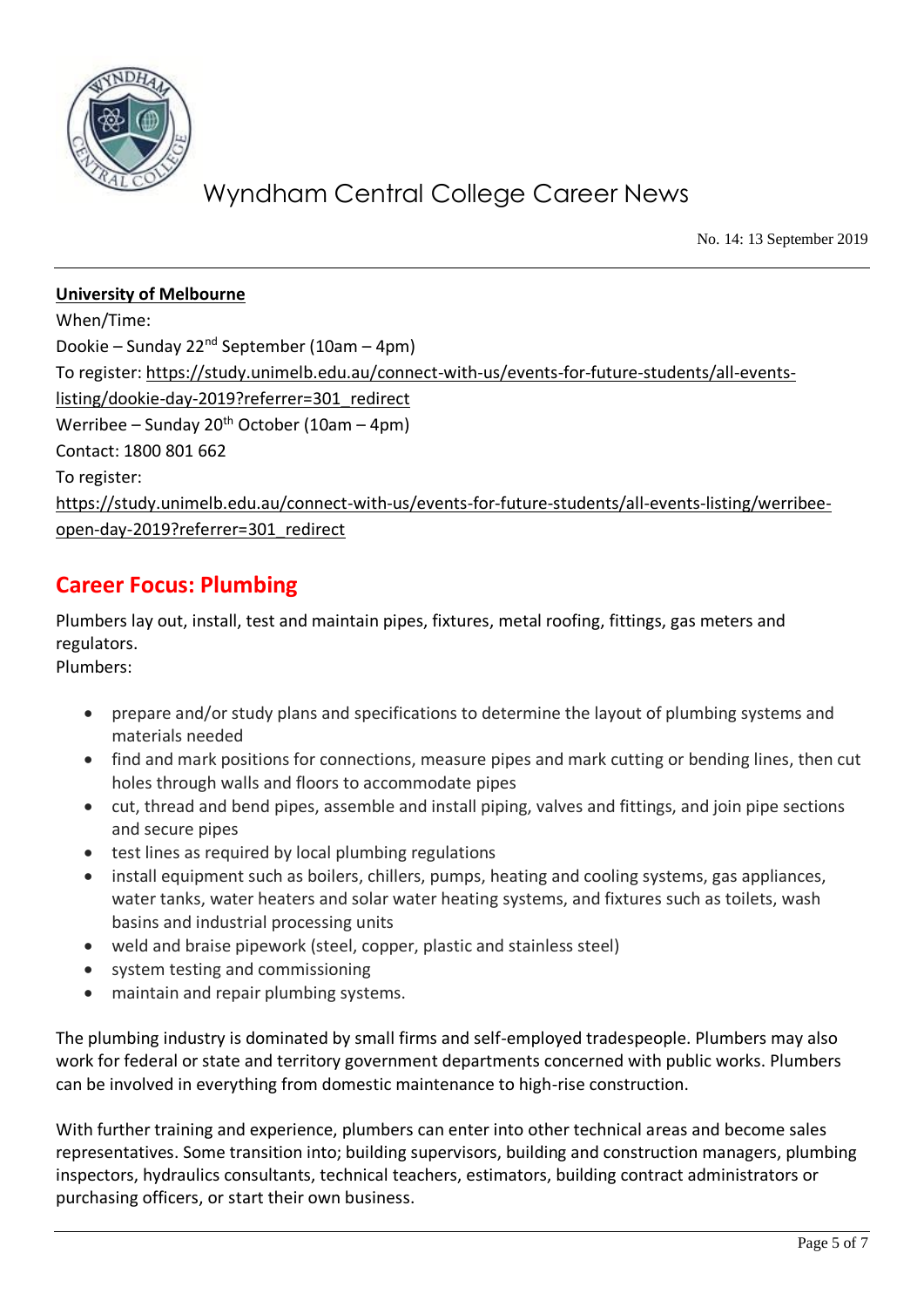

No. 14: 13 September 2019

Demand is linked with activity in the construction industry. However, unlike in other building trades, downturns in building activity have less impact on plumbers because of the work available in renovation and maintenance. Demand is also more stable in plumbing because, by law, certain jobs must be performed by plumbers.

To be a plumber, it's helpful if you:

- enjoy practical work
- have good hand-eye coordination
- are able to work independently
- are able to work at heights and different weather conditions
- are able to cope with the physical demands of the job
- have good interpersonal skills
- have good mobility.

The education and training required to become a plumber (general) is to complete a Certificate III and apprenticeship in plumbing. Entry requirements may vary, but employers generally require completion of Year 10. However, as competition is strong for available apprenticeship positions, it is recommended if you have:

- completed your Victorian Certificate of Education (VCE) or equivalent
- a strong understanding of Mathematics and English
- completed a relevant pre-apprenticeship i.e. Certificate II in Plumbing (VET Course). Note: You will need to obtain a 'Construction Induction Card' (also known as 'White Card') to access any construction site in Australia. For more information on this you can read more here: <https://www.worksafe.vic.gov.au/construction-induction-training-white-card>

Recently, Victoria's Education Department rolled out a new government initiative called 'Headstart' which gives secondary school students the opportunity to start their apprenticeship or traineeship in specific trade areas, while they are at school. Plumbing is one of the trades that is being offered, so for any students who are passionate about starting their plumbing apprenticeship, this is a great pathway. 'Headstart' work with students from Year 10-12, to support them in finding employers, enrolling at TAFE, and ensuring they are continuing to be successful at school. If you would like more information regarding the 'Headstart' program, please email Alison at [Head.Start.OuterSE@edumail.vic.gov.au](mailto:Head.Start.OuterSE@edumail.vic.gov.au)